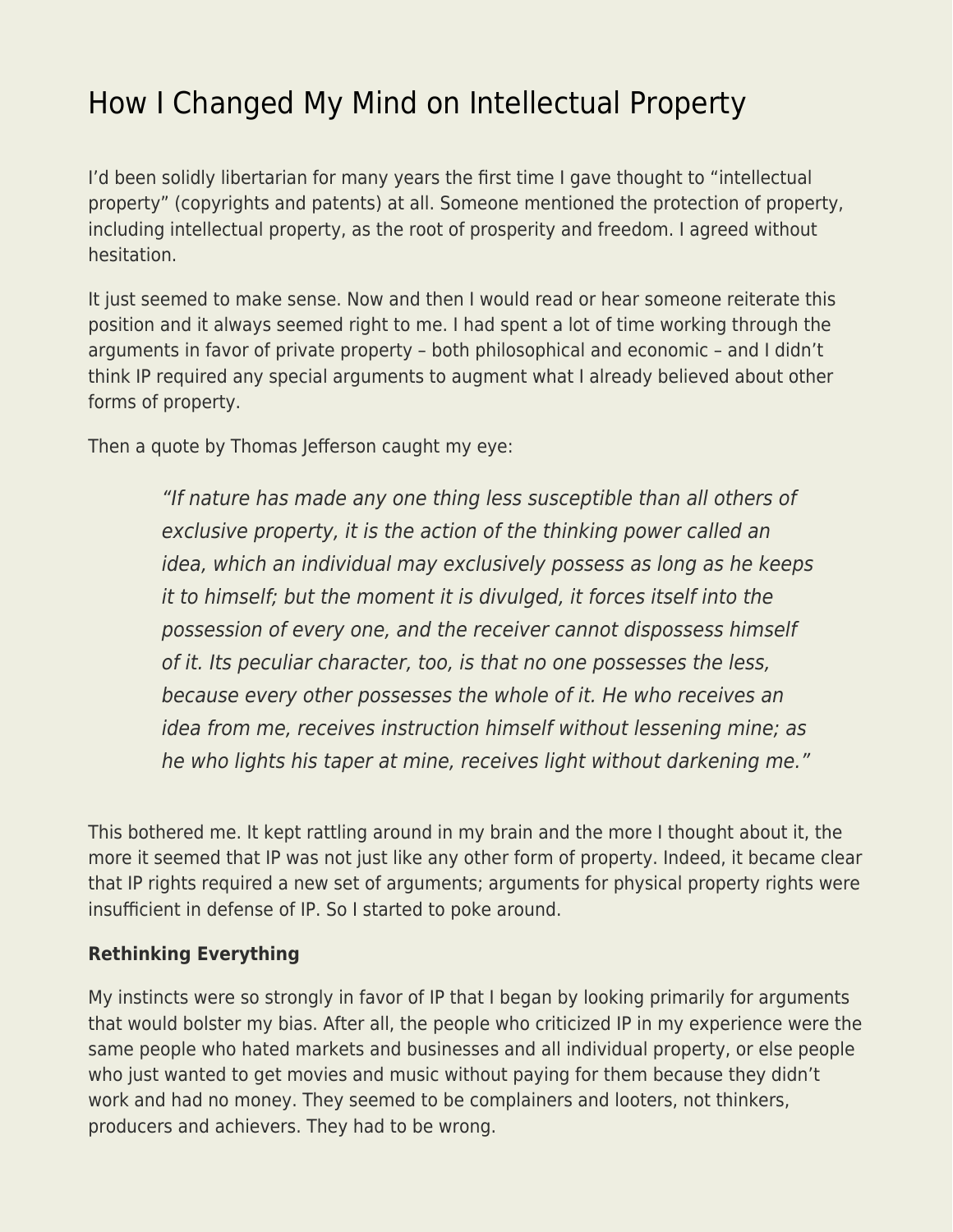Once I began looking for theoretical arguments in favor of IP, I realized that a great many people who were not market-hating hippies or Marxists or welfare queens did not find a credible case for IP. This was a disturbing discovery. The more I looked and read and thought, the more problematic the idea of IP became. It was a philosophical problem.

For starters, how was IP to be defined? Any mental exercise I tried presented insurmountable problems with even defining it reliably. If someone writes a certain combination of words on a page in a certain order, do they own it? What if they never show anyone else? What if someone else with no knowledge of the first person has the same combination of words in mind or on paper? What about simultaneous discovery, which is not infrequent in the history of great ideas?

These puzzles and many others forced me to acknowledge the strange characteristics of IP which made any consistent definition or enforcement impossible. Ideas are non-scarce. They could hardly be defined as property at all. What kind of law makes someone a criminal by adding a chemical to another chemical and selling it, even if they had no idea someone else had done the same and gotten government approval? It began to seem more like a violation of property rights than a protection. Why should my use of my property be confined to things other people have never done before?

## **The Slow Change**

I read many more articles and had many late night discussions on the theory of IP over the course of about a year. I came to the unhappy conclusion that ideas were not property, IP was impossible to define, and therefore enforcement was a game of favoritism fraught with all the rent-seeking problems that any regulatory hurdle presents. I didn't like IP because it was not a coherent concept. But I still believed it was necessary.

I maintained a philosophical disbelief in IP and a pro-IP policy position for some time. Even though it seemed an incoherent concept, I could not wrap my head around how innovation would occur absent patents. I didn't care much for copyrights, and I thought trademark issues could be handled via fraud protection, market pressure and contractually without recourse to special IP laws.

But patents seemed an absolute must. It was the production of prescription drugs that got me. I failed to see any possible way in which advanced pharmaceuticals could be produced in a world without IP. Though I was not a pure consequentialist, this concern was enough for me to resist a strict anti-IP position even though I couldn't justify it philosophically.

The IP issue was never (and is still not today) the most interesting issue to me, so I let it be. It only occasionally came up, and I was content to somewhat awkwardly debunk it in theory but support it in practice. My quest for IP consistency was shelved as my intellectual journey took me elsewhere.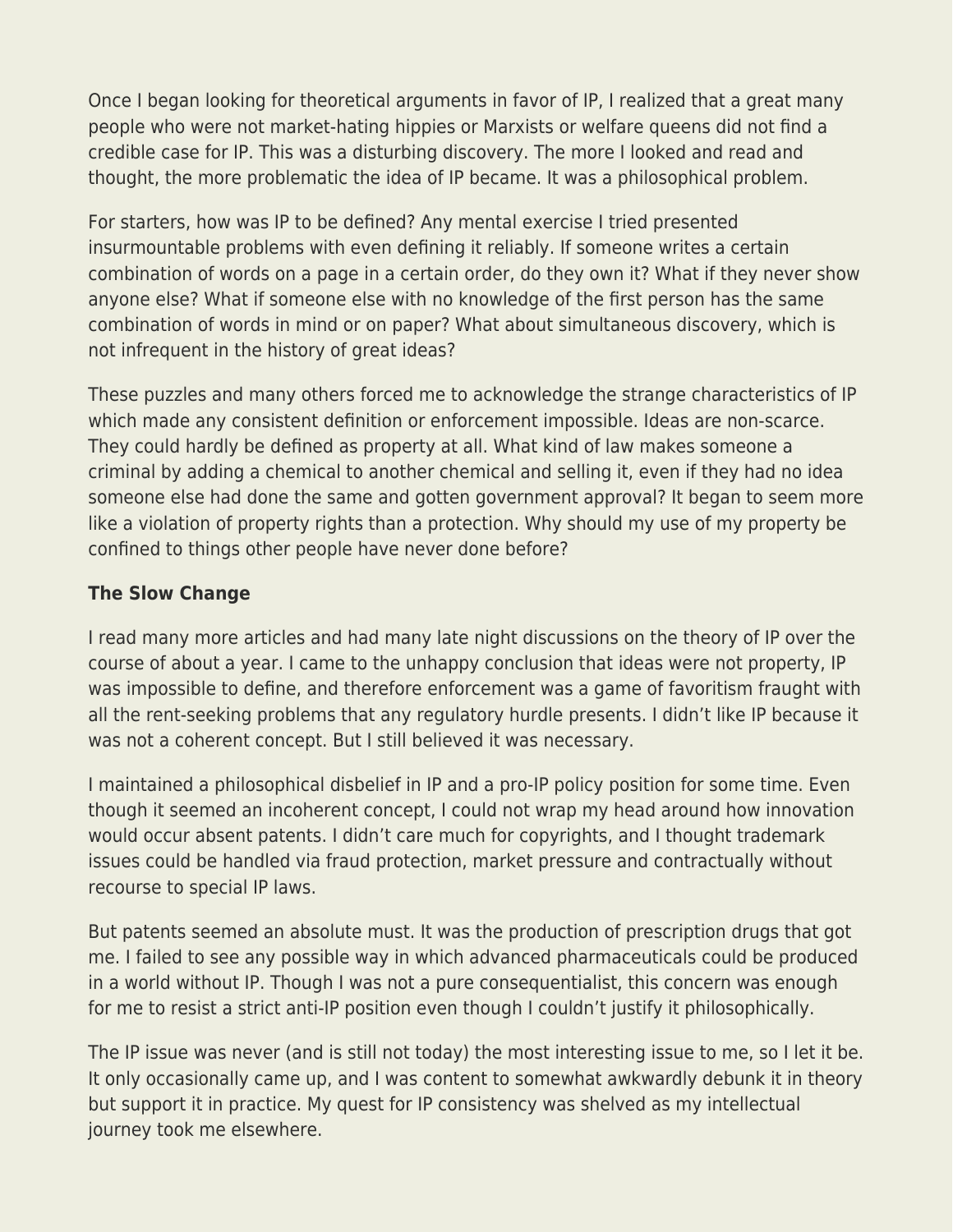The more I learned about economics and political philosophy, the more ridiculous and farfetched the state became – even a minimal state – and my ideas grew more radical. When I ran out of arguments for the existence of the state – both moral and practical – IP reared its head again. Someone asked me if I thought any form of IP could survive without the state's initiation of force. I could not conceive of any way in which it could.

## **How Would It Work in Practice**

This left me in a weird place. I had been dragged, again kicking and screaming, to a disbelief in the state as an ethical or practical form of social organization, yet I had always believed that without state created patents, major innovations would cease. Then I came across Boldrin and Levine's, [Against Intellectual Monopoly](http://www.micheleboldrin.com/research/aim.html). I read it and my eyes were opened. I wondered how I could have been so dull and lacking in imagination and a grasp of history!

They argued not from a philosophical standpoint, but from a practical and historical standpoint that, far from spurring innovation, IP was one of the greatest stranglers of progress. In fact, the entire purpose of IP laws has been from the beginning to restrict innovation and experimentation and ensure the benefits of good ideas are concentrated on privileged groups, not according to how much they help consumers, but by how well they navigate the bureaucracy.

It was all so simple and obvious; I wondered how I could have missed it. I marveled at how I got by for so long with a worldview so full of the inconsistent and unexplainable. How could I see so clearly that occupational licensing didn't protect consumers but instead protected the big industry players who lobbied for it while failing to see the same about IP?

Upon reflection, it seems the reason my belief in IP was so strong was that it was planted in intellectual soil that had been cultivated since childhood to see the world as on the brink of chaos and disaster, only held together and kept sane by the force of law. Life on this planet was the Hobbesian jungle, and in every facet – from basic survival to usable language to a medium of exchange to innovation and common decency – we needed the strong arm of Leviathan to keep us on track.

When I began to realize how utopian this view of the state was, and how complex the real world was with all its intersecting norms and institutions, it became possible at last to see what should have been rather obvious; that ideas needn't be held hostage in order to be put to use and that the incentive to innovate needs no special nudge from the state.

This is how I came full circle on the issue of IP. I don't want or expect you to read this and be convinced I'm right. I haven't even really presented any arguments. I do hope, however, that you may be inspired to keep an open and inquiring mind and the topic and keep poking around.